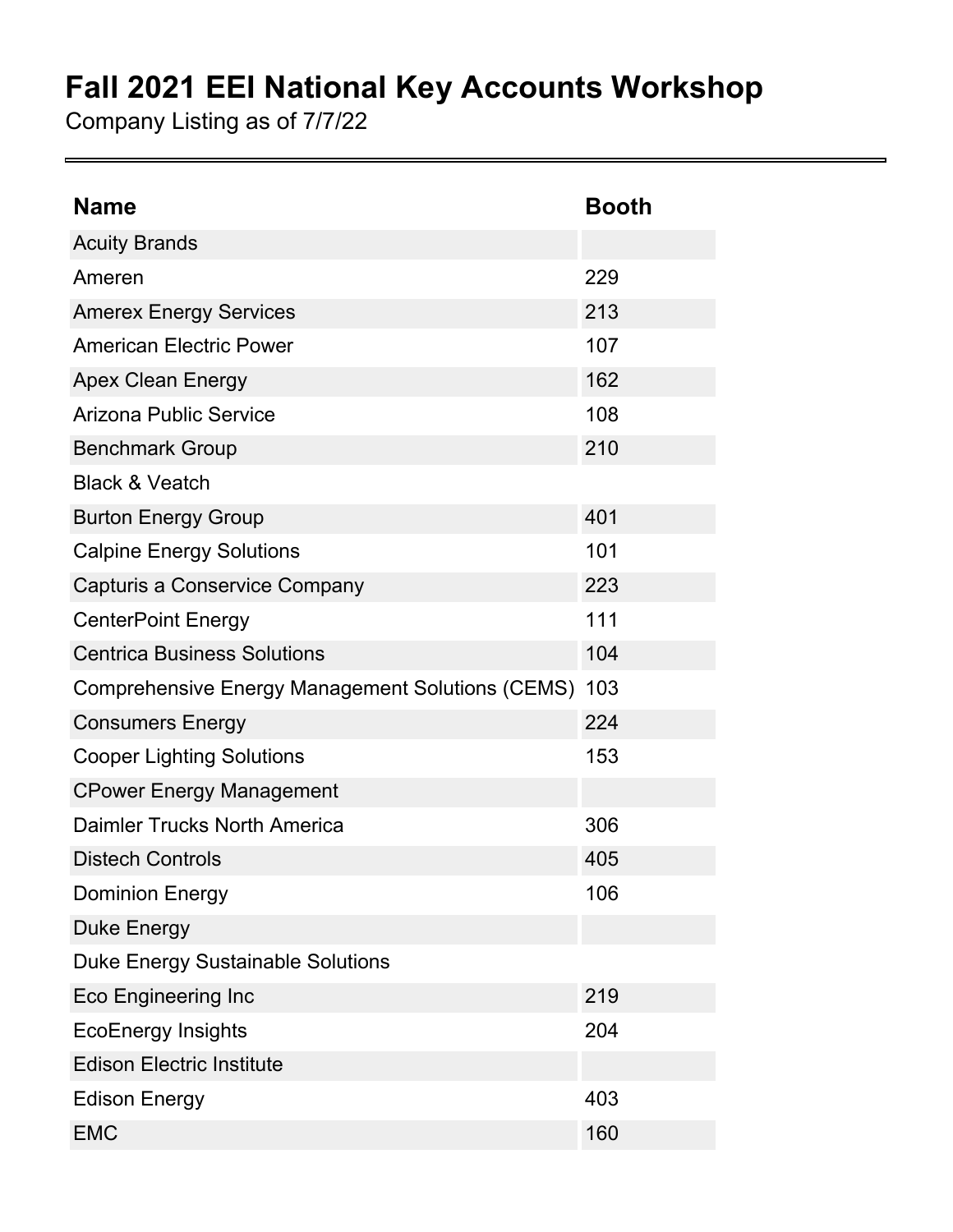Encycle

| Enersponse                         | 400                   |
|------------------------------------|-----------------------|
| <b>ENGIE Impact</b>                |                       |
| <b>Engineering Excellence</b>      | 408                   |
| Entergy                            | 231                   |
| Evergy                             | 112                   |
| Eversource                         | 221                   |
| facil.ai Corp.                     | 207                   |
| <b>FreeWire Technologies</b>       | 110                   |
| Greenlots                          | 312                   |
| <b>GridPoint</b>                   | 166                   |
| <b>GridX</b>                       | 159                   |
| <b>Hubbell Lighting</b>            | 412                   |
| LEDS-LLC and BLUE HALO LIGHTING    | 301                   |
| <b>Madison Energy Investments</b>  | 226                   |
| MaintenX International             | 165                   |
| <b>Metrus Energy</b>               | 212                   |
| NextEra Energy, Inc.               | 201                   |
| <b>NRG</b>                         | 218                   |
| <b>NV Energy</b>                   | 406                   |
| <b>OnSwitch</b>                    | <b>Golf Simulator</b> |
| <b>Phoenix Energy Technologies</b> | 100                   |
| <b>PNM Resources</b>               | 222                   |
| <b>Power TakeOff</b>               | 227                   |
| PowerSecure                        | 308                   |
| <b>Puget Sound Energy</b>          | 228                   |
| <b>Salt River Project</b>          | 157                   |
| <b>Snohomish County PUD</b>        | 161                   |
| <b>Solar Stewards</b>              | 105                   |
| <b>Solis Facility Solutions</b>    | 102                   |
| <b>SolMicroGrid</b>                | 410                   |
| <b>Sona Energy Solutions</b>       |                       |